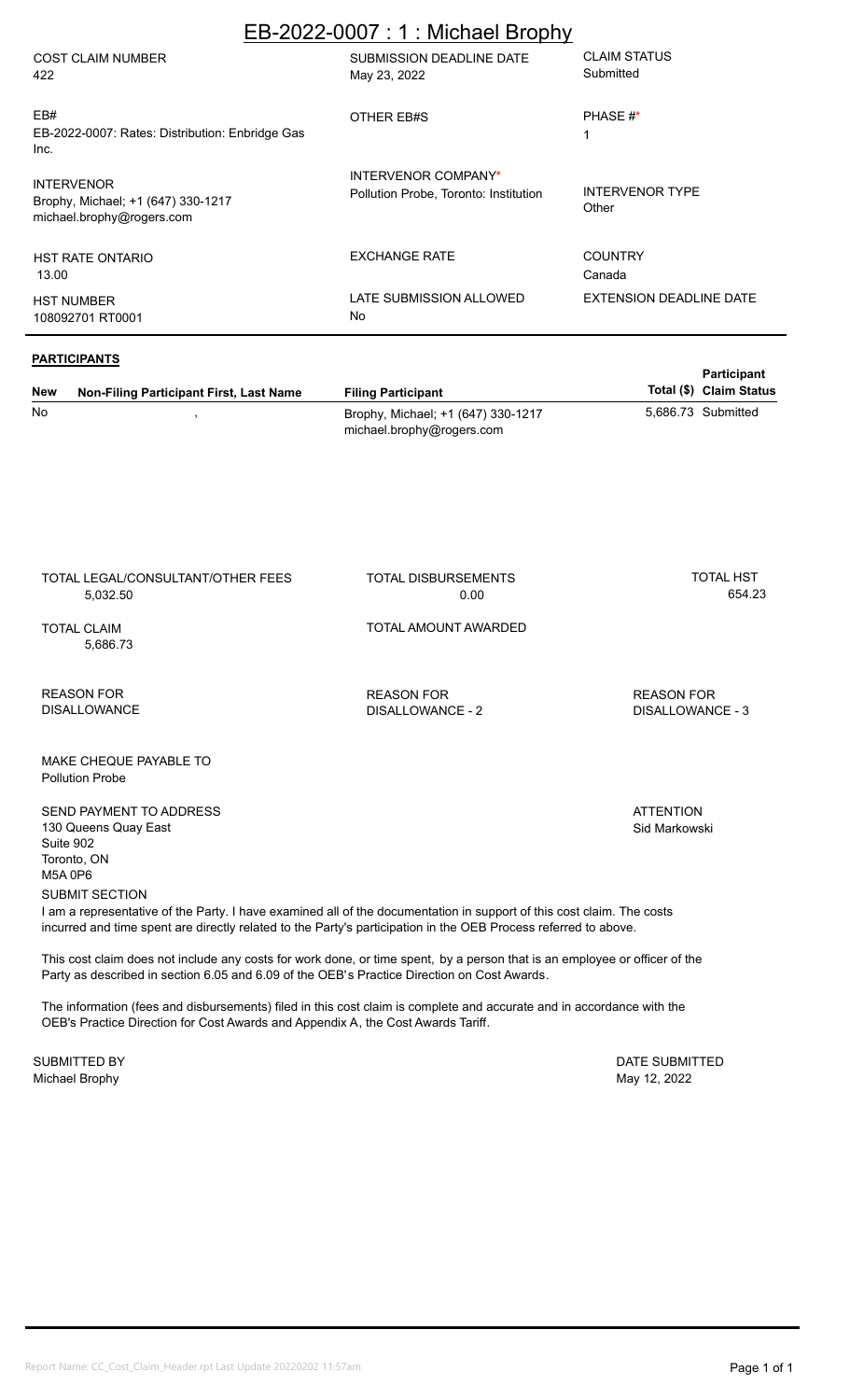|                                                                                              |                                    |                                        |                       |                                                                                    |                 |                                                 | May 12, 2022              |
|----------------------------------------------------------------------------------------------|------------------------------------|----------------------------------------|-----------------------|------------------------------------------------------------------------------------|-----------------|-------------------------------------------------|---------------------------|
|                                                                                              |                                    |                                        | <b>Michael Brophy</b> |                                                                                    |                 | <b>PARTICIPANT</b>                              |                           |
| <b>CASE</b><br>EB-2022-0007: Rates:<br>Distribution: Enbridge Gas Inc.                       | <b>COST CLAIM</b><br><b>Brophy</b> | EB-2022-0007: 1: Michael               | 330-1217              | <b>INTERVENOR NAME</b><br>Brophy, Michael; +1 (647)                                |                 | <b>CLAIM STATUS</b><br>Submitted                |                           |
|                                                                                              |                                    |                                        |                       | michael.brophy@rogers.com                                                          |                 |                                                 |                           |
| <b>FILING PARTICIPANT</b><br>Brophy, Michael; +1 (647) 330-1217<br>michael.brophy@rogers.com |                                    | <b>NEW</b><br><b>PARTICIPANT</b><br>No | <b>NON-FILING</b>     | <b>PARTICIPANT F. NAME</b>                                                         |                 | <b>NON-FILING</b><br><b>PARTICIPANT L. NAME</b> |                           |
| <b>SERVICE PROVIDER TYPE</b><br>Consultant                                                   |                                    | <b>YEAR CALLED TO BAR</b>              |                       | <b>COMPLETED YEARS</b><br><b>PRACTICING/YEARS OF</b><br><b>RELEVANT EXPERIENCE</b> | 28              |                                                 | <b>HOURLY RATE</b><br>330 |
| <b>CV STATUS (FOR</b>                                                                        |                                    |                                        |                       |                                                                                    |                 |                                                 | <b>HST RATE</b>           |
| <b>CONSULTANT/ANALYST)</b>                                                                   |                                    | <b>LAST CV DATE</b>                    |                       |                                                                                    |                 |                                                 | <b>CHARGED</b>            |
| CV Provided within Previous 24<br><b>Months</b>                                              |                                    | February 13, 2022                      |                       |                                                                                    |                 |                                                 | 13.00                     |
| <b>HEARINGS</b>                                                                              |                                    | <b>CONSULTATIONS</b>                   |                       | <b>DISBURSEMENTS</b>                                                               |                 |                                                 |                           |
| Yes                                                                                          |                                    | No                                     | No                    |                                                                                    |                 |                                                 |                           |
| <b>HEARINGS</b>                                                                              |                                    |                                        |                       |                                                                                    |                 |                                                 |                           |
|                                                                                              |                                    |                                        |                       |                                                                                    |                 |                                                 |                           |
| Name                                                                                         |                                    | <b>Hours</b>                           | <b>Hourly Rate</b>    | <b>Sub Total</b>                                                                   | <b>HST Rate</b> | <u>HST</u>                                      | <b>Total</b>              |
| <b>Review Application and Evidence</b><br>Review Application and Evidence                    |                                    | 4.50                                   | 330                   | 1,485.00                                                                           | 13.00           | 193.05                                          | 1,678.05                  |
| <b>Discovery</b>                                                                             |                                    |                                        |                       |                                                                                    |                 |                                                 |                           |
| Preparation of Interrogatories                                                               |                                    | 3.50                                   | 330                   | 1,155.00                                                                           | 13.00           | 150.15                                          | 1,305.15                  |
| Review Interrogatory Responses<br><b>Technical Conference Preparation</b>                    |                                    | 3.75                                   | 330<br>330            | 1,237.50                                                                           | 13.00<br>13.00  | 160.88                                          | 1,398.38                  |
| <b>Technical Conference Attendance</b>                                                       |                                    |                                        | 330                   |                                                                                    | 13.00           |                                                 |                           |
| Technical Conference Follow Up                                                               |                                    |                                        | 330                   |                                                                                    | 13.00           |                                                 |                           |
| <b>Issues List</b>                                                                           |                                    |                                        |                       |                                                                                    |                 |                                                 |                           |
| Preparation<br>Attendance at Issues Conference                                               |                                    |                                        | 330<br>330            |                                                                                    | 13.00<br>13.00  |                                                 |                           |
| <b>Intervenor Evidence</b>                                                                   |                                    |                                        |                       |                                                                                    |                 |                                                 |                           |
| Preparation                                                                                  |                                    |                                        | 330                   |                                                                                    | 13.00           |                                                 |                           |
| <b>Interrogatory Responses</b>                                                               |                                    |                                        | 330                   |                                                                                    | 13.00           |                                                 |                           |
| Preparation of Witness(es) for Attendance<br>at Hearing                                      |                                    |                                        | 330                   |                                                                                    | 13.00           |                                                 |                           |
| <b>Settlement Conference / ADR</b>                                                           |                                    |                                        |                       |                                                                                    |                 |                                                 |                           |
| Preparation                                                                                  |                                    |                                        | 330                   |                                                                                    | 13.00           |                                                 |                           |
| Attendance<br>Preparation of Settlement Proposal                                             |                                    |                                        | 330<br>330            |                                                                                    | 13.00<br>13.00  |                                                 |                           |
| Attendance at Presentation to Panel                                                          |                                    |                                        | 330                   |                                                                                    | 13.00           |                                                 |                           |
| <b>Oral Hearing</b>                                                                          |                                    |                                        |                       |                                                                                    |                 |                                                 |                           |
| Preparation<br>Attendance at Oral Hearing                                                    |                                    |                                        | 330<br>330            |                                                                                    | 13.00<br>13.00  |                                                 |                           |
| <b>Submissions</b>                                                                           |                                    |                                        |                       |                                                                                    |                 |                                                 |                           |
| <b>Written Submissions</b>                                                                   |                                    | 3.50                                   | 330                   | 1,155.00                                                                           | 13.00           | 150.15                                          | 1,305.15                  |
| <b>Oral Submissions</b><br>Attendance at Oral Submissions                                    |                                    |                                        | 330<br>330            |                                                                                    | 13.00<br>13.00  |                                                 |                           |
| <b>Other Attendance</b>                                                                      |                                    |                                        |                       |                                                                                    |                 |                                                 |                           |
| <b>Other Attendance</b>                                                                      |                                    |                                        | 330                   |                                                                                    | 13.00           |                                                 |                           |
| Communication                                                                                |                                    |                                        |                       |                                                                                    |                 |                                                 |                           |
| <b>With Client</b><br><b>With Other Parties</b>                                              |                                    |                                        | 330<br>330            |                                                                                    | 13.00<br>13.00  |                                                 |                           |
| <b>Motions</b>                                                                               |                                    |                                        |                       |                                                                                    |                 |                                                 |                           |
| Preparation of Motion(s) Materials                                                           |                                    |                                        | 330                   |                                                                                    | 13.00           |                                                 |                           |
| Prepare Submissions on the Motion(s)<br>Attendance at Hearing on Motion(s)                   |                                    |                                        | 330<br>330            |                                                                                    | 13.00<br>13.00  |                                                 |                           |
| Confidentiality                                                                              |                                    |                                        |                       |                                                                                    |                 |                                                 |                           |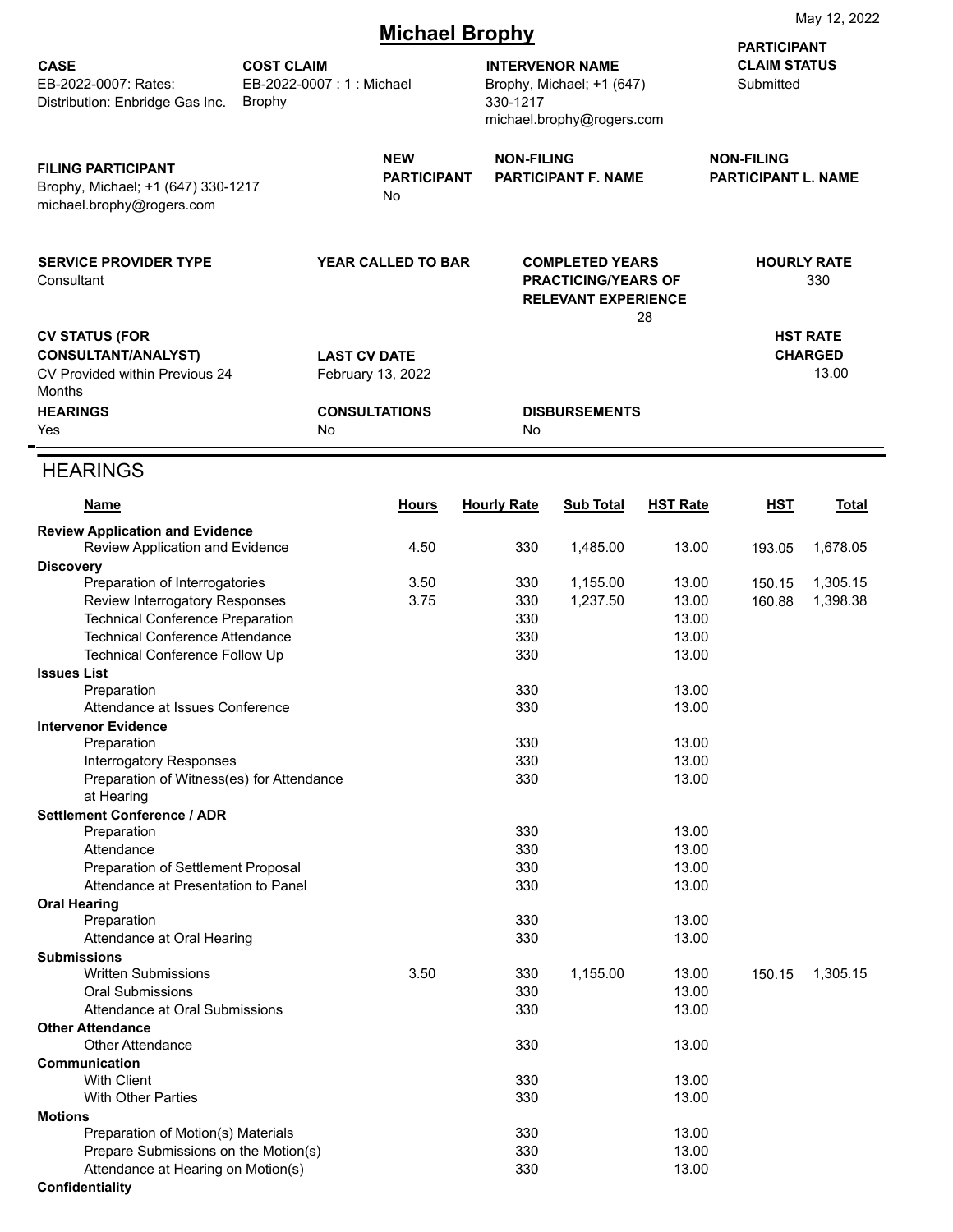| Preparation of Application for           | 330      | 13.00 |        |          |
|------------------------------------------|----------|-------|--------|----------|
| Confidentiality                          |          |       |        |          |
| Prepare Submissions on Confidentiality   | 330      | 13.00 |        |          |
| Attendance at Hearing on Confidentiality | 330      | 13.00 |        |          |
| <b>Decision</b>                          |          |       |        |          |
| Review                                   | 330      | 13.00 |        |          |
| <b>Rate Order</b>                        |          |       |        |          |
| Review                                   | 330      | 13.00 |        |          |
| Prepare Submission on Rate Order         | 330      | 13.00 |        |          |
| <b>Total Service Provider Fees</b>       |          |       |        |          |
| Total Service Provider Fees:             | 5.032.50 |       | 654.23 | 5,686.73 |
|                                          |          |       |        |          |

## **Attachments**

Hours tracking.pdf Time Docket Invoice\_OEB\_07 2022.pdf Invoice

**Attachment Document Type Import Message**

## **Hearings, Consultations, Disbursements Attachments**

#### **Attachment**

#### **Related Disbursement Claim**

Invoice\_OEB\_07 2022.pdf

## **Document**

**Type Claim Type Import Message** Hours tracking.pdf **Time Docket Hearings** Invoice Hearings